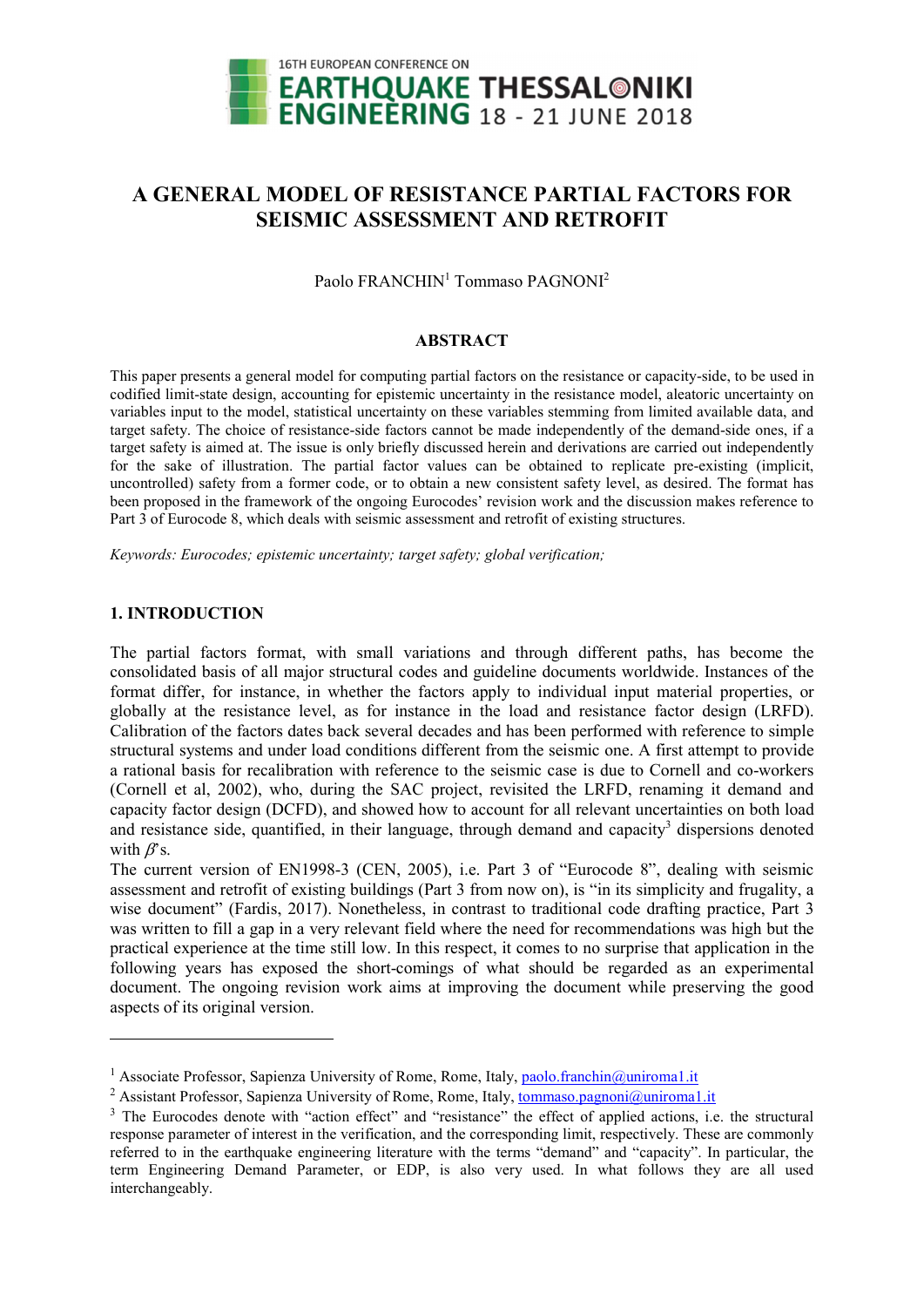This paper focuses on the safety format, and on one particular aspect of this format, i.e. the partial factors to be used on the resistance side. A general formulation for these factors is proposed and discussed. The next section briefly recalls the main aspects of current Part 3. Section 2 presents the new format, section 3 illustrates calibration examples, while section 4 presents conclusions.

# 1.1 Brief summary of current Part 3

Safety is encoded into Part 3 within Section 2 (Performance requirements and Compliance criteria), Section 3 (Information for structural assessment) and Section 4 (Assessment). In particular, Section 2 sets out the so-called performance objectives, i.e. the coupling between target performance (i.e. a limit state not to be exceeded) and the associated design seismic action intensity. Section 3 deals with the fundamental phase of knowledge acquisition, which plays a central role in the assessment of existing structures, and should be closely related to the assessment outcome. It introduces the notion of Knowledge level (KL), which is a way to discretize acquired knowledge into three distinct levels, and of the associated Confidence factor (CF). Section 4 deals with the methods of modeling and analysis, used to derive the effect of the actions. Section 4 also introduces the distinction of brittle and ductile (failure) mechanism, and differentiates their verification: the former are checked in terms of force quantities, while the latter in terms of deformations.

The main aspects relevant to this paper as outlined in the indicated sections of the current Part 3 are:

- 1. Mean material properties are used in the model employed for analysis (simply the model from now on).
- 2. Action effects for the verification of ductile mechanisms are determined from the analysis (i.e. deformation from the mean model are used).
- 3. Action effects for the verification of brittle mechanisms are determined from the analysis, but if the latter is a linear one, the action effect (which is a force quantity, namely shear) is capped through principles of capacity design to the so-called plastic shear (with an a posteriori computation). The plastic shear is obtained starting from flexural strength computed using mean material properties amplified by the confidence factor.
- 4. Resistance for ductile mechanisms (i.e. flexure with or without axial force, checked in terms of flexural deformation) is computed using mean material properties divided by the confidence factor.
- 5. Resistance for brittle mechanisms (shear strength) is computed using mean material properties divided by both the confidence factor and the usual material partial factors from other relevant parts of the Eurocodes, like  $\gamma_c$  and  $\gamma_s$ .
- 6. A single value of CF is used, that depends on KL
- 7. KL is unique over the structure. It depends on information gathered in three categories, namely Geometry, (Construction) Details and Materials.

Among other criticism already brought to Part 3 and in particular to the KL/CF format, e.g. in (Franchin et al, 2010), more specific comments can be made based on the above list.

First of all, it cannot escape the attention that, for each material property (e.g. concrete strength, masonry strength, steel strength, etc), four different values are used in different parts of the procedure (items 1, 3, 4 and 5 in the list): the mean in the model, the mean divided by CF in the evaluation of deformation capacity, the mean divided by CF and the "regular"  $\gamma$ 's for the evaluation of shear strength, the mean multiplied by CF for the evaluation of the shear demand plateau in linear analysis. This certainly is against ease of use and can lead to gross errors. It also introduces a conceptual inconsistency between the maximum shear demand computed in linear and nonlinear analyses, the former being larger than the latter, which comes from the mean model.

A second comment regards the poor link between the knowledge gathered on the structure, which determines the KL, and the assessment result. KL influences CF, but the latter acts only on the material properties. Experience has shown that often, of the three information categories, Materials is not the most important, but the mechanism encoded in current Part 3 does not reflect this accurately. Also, the use of a unique KL for the entire structure and the use of a single KL that reflects knowledge in three different categories of information (G, D and M) are too stiff to cope with the reality of assessment of existing buildings. In fact, the practice of seismic assessment in the time elapsed from the release of Part 3 has shown that: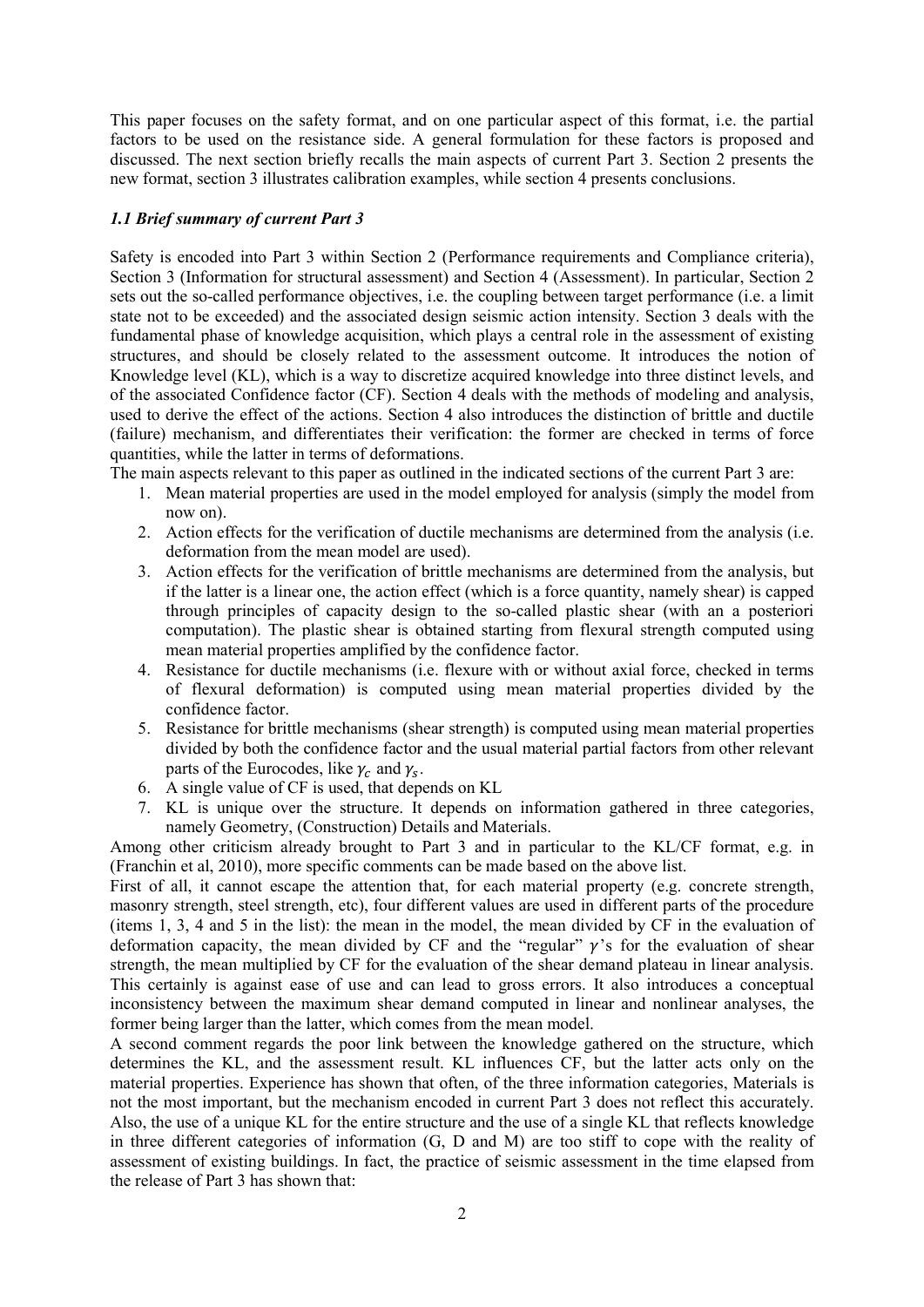- 1. In most situations knowledge cannot be increased homogenously in all three information categories.
- 2. In non-critical or less stressed areas the penalization corresponding to lower knowledge may well be non-influential.
- 3. Uncertainty exists not only on material properties, but also on geometric dimensions and construction details.

Based on the above, a new format for Part 3 was proposed whereby the single KL is replaced by distinct knowledge levels on Geometry (KLG), Details (KLD) and Materials (KLM). These are allowed to be non-uniform over the structure. In particular, a "lightweight" preliminary analysis is introduced, which is not mandatory, but if performed allows the user to focus survey and testing activities on foreseen critical areas, aiming at lower knowledge in the non-critical ones. Further, KLG, KLD and KLM are directly linked to the assessment outcome, since they determine the partial factors in the safety verifications. Finally, mean properties are used everywhere, both in the analysis model and in the resistance models for verifications, resulting in more consistent (e.g. the shear demand issue), streamlined and therefore less error-prone workflow. The next section describes and discusses the object of this paper, i.e. the way the new resistance-side partial factors are computed.

# 2. PROPOSED FORMAT

#### 2.1 Nature of resistance models

Resistance or capacity models provide values of force or deformation thresholds corresponding to predefined states of damage in the structure. Sometimes these models have a firm mechanical basis, in other cases they encode past experience, or they are the result of statistical analysis of experimental results. In very general terms, capacity of a structural member (to deform, bend, absorb shear, etc) depends on the properties of the constituent materials, its geometry and the construction details. In more specific terms, however, any model must describe these aspects through a finite number of measurable variables and combine them in some mathematical form. Model building is always an exercise of parsimony where a balance between accuracy and simplicity has to be stricken. For these reasons, even the best model usually fails to capture all aspects and this leads to a discrepancy between predicted and measured capacity. As a result, while resistance is a random variable with a given (unknown) distribution, predicted resistance is a different random variable, with a different distribution. In particular, resistance may be biased with respect to actual resistance, i.e. it consistently under-predicts (or over-) the latter, or can show a larger dispersion (Figure 1a).

The way these models are formulated and presented has changed over time. Born for design purposes, where conservatism and margins of safety come at a relatively lower cost, these models in the past have been systematically produced to provide a lower bound to resistance, i.e. to be biased (Gardoni et al, 2002). Further, in most cases the models are reported without a quantification of the associated "model error", i.e. the additional variability of the predicted resistance due to the statistical lack of fit and the missing variables. This is not the case with the most recent models, which are designed to be unbiased and always reported with the associated error (see e.g. Grammatikou et al 2015, Zhu et al 2007). A recent review of these models for both RC and masonry can be found for example in (CNR, 2014).

# 2.2 Formulation of a general model for the resistance-side partial factor

Most models in Part 3, and especially in the revision, are recent models, with a mechanical basis and relatively strong experimental support. Models of this type usually conform to the following general formulation:

$$
R = \hat{R}(\mathbf{x})\varepsilon_R
$$
 (1)

where the function  $\hat{R}$ , often referred to as the «formula», is conceived so as to predict the median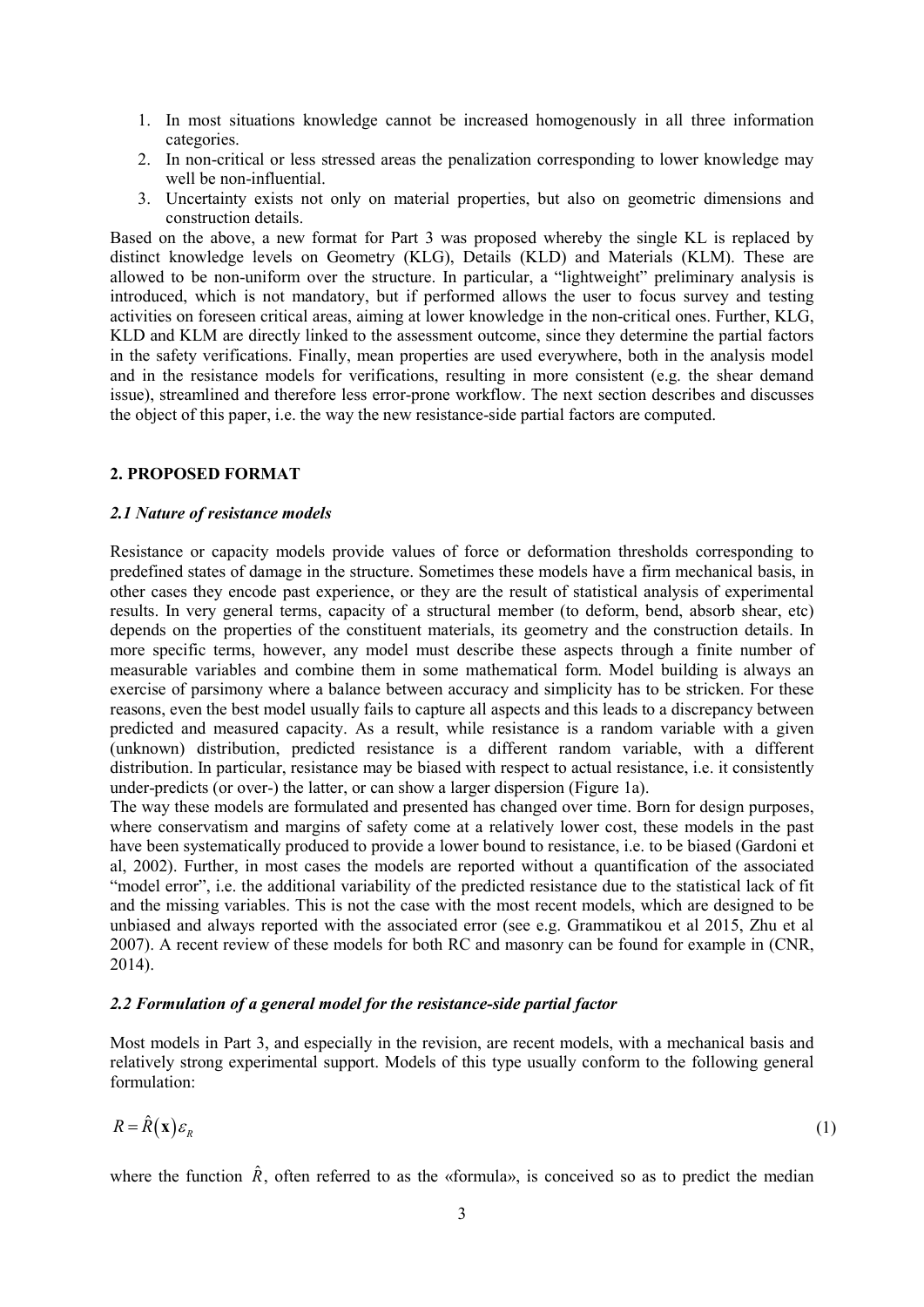resistance, i.e. the model is unbiased; vector x collects the input variables, both random and deterministic;  $\varepsilon_R$  is a unit median lognormal (LN) random variable with logarithmic standard deviation  $\sigma_{lnR}$  measuring the model lack of fit (uncertainty additional to that of x). Typical values of  $\sigma_{lnR}$  are in the range  $0.2\div 0.3$  for strength and in the range  $0.3\div 0.7$  for deformation.

The total logarithmic standard deviation of R,  $\sigma_{lnR, tot}$ , is a function of  $\sigma_{lnR}$  and of the covariance matrix of x, and is larger than  $\sigma_{lnR}$  (e.g. Figure 1b) The final distribution of R is a function of the distribution of the input variables x and of  $\varepsilon_R$ . Under the (mild) assumption of lognormality for R, a simple expression holds between  $\sigma_{lnR,tot}$  and the partial resistance factor providing any given fractile  $R_k$  of the distribution of R: e, i.e. the model is unbiased; vector **x** collects the input variables, both random and<br>sitic;  $\alpha_i$  is a unit median lognormal (LN) random variable with logarithmic standard deviation<br>only me model lack of fit (uncertain

$$
R_{k} = \exp\left(\mu_{\ln R} + \kappa \sigma_{\ln R, tot}\right) = \exp\left(\mu_{\ln R}\right) \exp\left(\kappa \sigma_{\ln R, tot}\right) = \hat{R} \exp\left(\kappa \sigma_{\ln R, tot}\right) \to \gamma_{Rd} = \frac{\hat{R}}{R_{k}} = \exp\left(-\kappa \sigma_{\ln R, tot}\right)
$$
(2)

where  $\kappa = \Phi^{-1}(k)$  is the number of logarithmic standard deviations from the log-mean corresponding to the k-th fractile<sup>4</sup>. Equation (2) shows that, given a proper resistance model, it is possible to obtain any desired fractile of the predicted resistance distribution, duly accounting for all uncertainties, in the model and in the input variables. The open problems are: 1) how to establish an appropriate target resistance fractile, i.e. the value of  $\kappa$ , 2) how to evaluate the total logarithmic standard deviation of R,  $\sigma_{lnR,tot}$ .



Figure 1. Capacity models: (a) experimental vs predicted values of chord rotation at yield for a RC member, according to the model in (Biskinis and Fardis, 2010); (b) increased dispersion of predicted capacity with respect to actual capacity (for an assumedly unbiased model).

# 2.3 Target safety at the global structural level and choice of  $\kappa$  at the local level

-

The problem of choosing an appropriate resistance fractile, and hence a value for  $\gamma_{\text{Rd}}$ , has no unique solution in itself because, as anticipated, in the partial factor safety format an upper fractile of demand is compared with a lower fractile of resistance, and it is their joint choice that determines what is the associated probability of exceedance of the limit state. Eurocode 8 does not declare explicitly a target collapse safety, thus targets set in Eurocode 0 (CEN, 2002), for failure probability or, equivalently, the reliability index, as a function of, among others, the consequences of failure, are implicitly the reference. There is no formal proof, however, that Eurocode 8 compliant structures respect those targets (RINTC, 2017). More generally, the appropriateness of safety targets established for nonseismic loads in the seismic case is under discussion worldwide, and annual collapse probability

<sup>&</sup>lt;sup>4</sup> The symbol used to denote the partial factor on the resistance side,  $\gamma_{\text{Rd}}$ , is the symbol used in Eurocode 0 (CEN, 2002). As explained later in Section 2.6, though the symbol is the same the factor is different in that it divides the median resistance value, rather than the so-called characteristic one.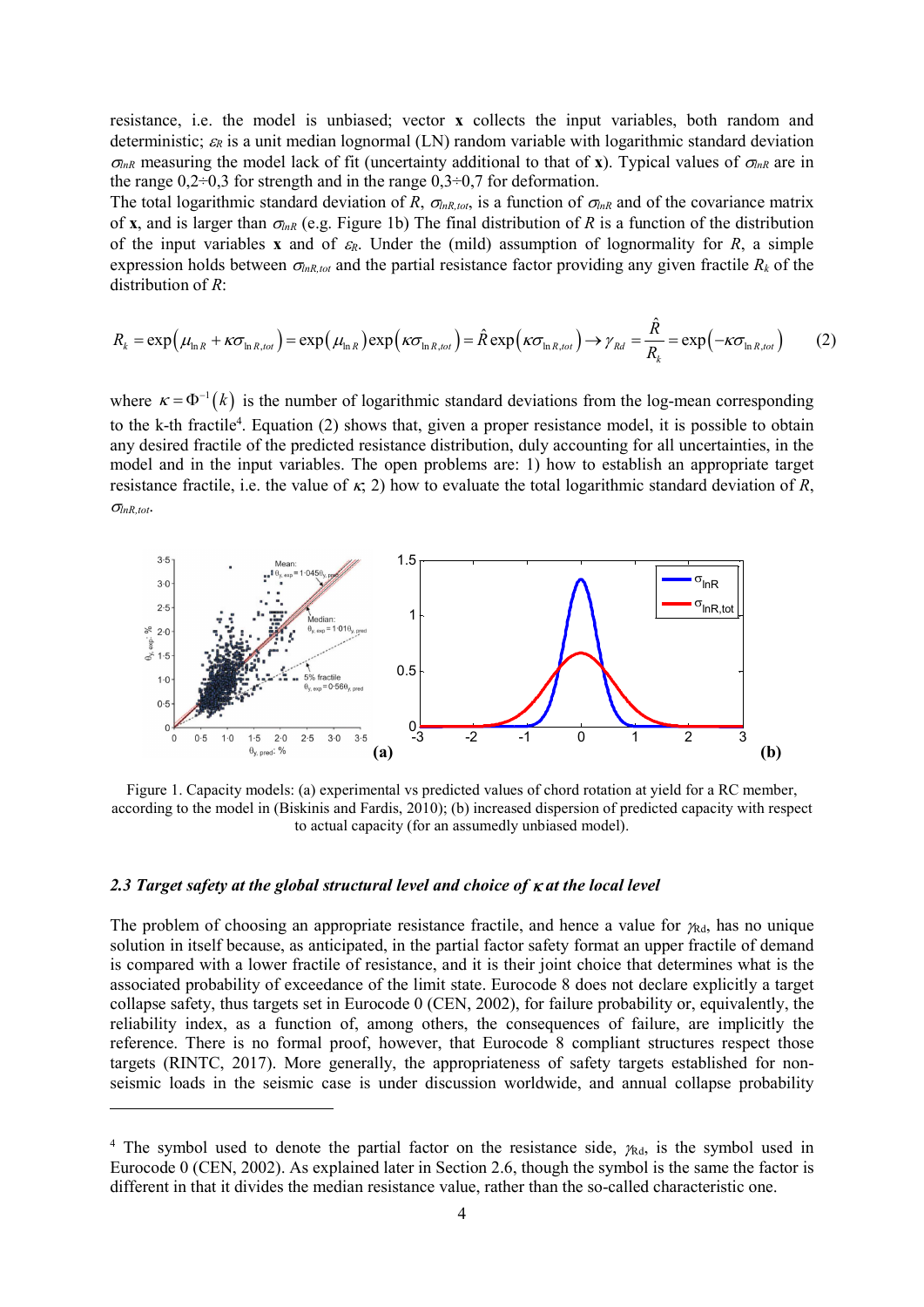values regarded as appropriate for the seismic case are reported to be in the range  $2 \times 10^{-4} \div 10^{-5}$  (Dolšek et al 2017). Provided a choice is made, either by confirming the "static" or "non-seismic" target, or choosing another one, proposals for the verification (explicit check) have been advanced, remaining within the framework of the partial factor format (Dolšek et al 2017).

Herein, as anticipated, the choice on the lower fractile of resistance is made independently of that on action effects, for the sake of illustrating the formulation and targeting the same fractile of total resistance provided by the previous code for ductile failure modes (i.e. deformation thresholds). Nonetheless, one comment is in order on one crucial aspect of the problem.

Limit state exceedance is, in general but specifically for seismic conditions, a system failure event. It is especially so when the considered limit state is that of collapse. The reported target probabilities in the range  $2\times10^{-4}$ :  $10^{-5}$  refer to this system-level event (the structure failing) and could be denoted by  $p<sub>C</sub>$ . The target failure probability at the local, component-level (the structural member failing),  $p<sub>f,comp</sub>$ , is related to  $p<sub>C</sub>$ , and could be lower if the system is a series arrangement of components, like e.g. piers in a simply-supported girder bridge, or higher, if the system is a parallel arrangement of components, like e.g. columns in a floor. The relation between  $p_c$  and  $p_{f,comp}$  if further modified by the correlation  $\rho$ among the components' failures, which is non zero due to common cause effects (the seismic action) and to the correlation induced by construction quality, material properties, common design, etc. Solutions exist for establishing a link between  $p_c$  and  $p_{f,comp}$ , considering components' correlation and system arrangement, e.g. (Thoft-Christensen and Sørensen, 1982). Moreover, the component-level failure probability can be directly related to the product  $\chi_{d}$  (Pinto et al, 2004). The point made here is that, once  $p_c$  and  $p_{\text{Rd}}$  are fixed,  $p_{\text{Sd}}$  will follow (i.e., it can be chosen in a consistent way). Finally, it can also be observed that a direct verification of the limit state exceedance at the global level eliminates the need for the approximate passage between system and components failure events. For this reason, such a global verification format has been proposed for the revised Part 3, reflecting current consolidated practice e.g. for masonry buildings, at least in Italy. Supported grider bridge, or higher, if the system is a parallel arrangement of components,<br>whamps in a floor. The relation between  $p_c$  and  $p_c_{convq}$  if further modified by the correlation  $\rho$ <br>components' failures, which

# 2.4 Total logarithmic standard deviation of the predicted resistance  $\sigma_{lnR,tot}$

A good approximate solution in closed form can be found for the problem of computing the value of  $\sigma_{lnR,tot}$ , for each resistance model, if the relation between resistance, input variables and error term is linearized in the log-space around the median resistance. Based on Equation (2), one can write the first order expansion of the natural logarithm of  *as:* 

$$
\ln R = \ln \hat{R}(\mathbf{x}) + \tilde{\varepsilon}_R \cong \ln \hat{R}(\hat{\mathbf{x}}) + \sum_i \frac{\partial \ln \hat{R}(\mathbf{x})}{\partial \ln x_i} \left[ (\ln x_i - \mu_{\ln x_i}) + \tilde{\varepsilon}_R \right]
$$
(3)

where  $\tilde{\varepsilon}_R = \ln \varepsilon_R \sim N(0, \sigma_{\ln R})$ . By further manipulation one gets:

Hence, 
$$
\vec{v}
$$
 is that, once  $p_c$  and  $\vec{v}$  is the *z*th,  $\vec{v}$  is the *z*th,  $\vec{v}$  is the *z*th,  $\vec{v}$  is the *z*th,  $\vec{v}$  is the *z*th,  $\vec{v}$  is the *z*th,  $\vec{v}$  is the *z*th,  $\vec{v}$  is the *z*th,  $\vec{v}$  is the *z*th,  $\vec{v}$  is the *z*th,  $\vec{v}$  is the *z*th,  $\vec{v}$  is the *z*th,  $\vec{v}$  is the *z*th,  $\vec{v}$  is the *z*th,  $\vec{v}$  is the *z*th,  $\vec{v}$  is the *z*th,  $\vec{v}$  is the *z*th,  $\vec{v}$  is the *z*th,  $\vec{v}$  is the *z*th,  $\vec{v}$  is the *z*th,  $\vec{v}$  is the *z*th,  $\vec{v}$  is the *z*th,  $\vec{v}$  is the *z*th,  $\vec{v}$  is the *z*th,  $\vec{v}$  is the *z*th,  $\vec{v}$  is the *z*th,  $\vec{v}$  is the *z*th,  $\vec{v}$  is the *z*th,  $\vec{v}$  is the *z*th,  $\vec{v}$  is the *z*th,  $\vec{v}$  is the *z*th,  $\vec{v}$  is the *z*th,  $\vec{v}$  is the *z*th,  $\vec{v}$  is the *z*th,  $\vec{v}$  is the *z*th,  $\vec{v}$  is the *z*th,  $\vec{v}$  is the *z*th,

which states that the natural logarithm of the resistance is a linear function of the zero-mean variables  $\tilde{\varepsilon}_p$  and  $\tilde{\varepsilon}_i$ . The coefficients  $c_i$  can be interpreted (and computed) as the ratio of the tangent to the function  $R(x)$ ,  $\partial \hat{R}(x)/\partial x_i$ , to the secant,  $\hat{R}(x)/\hat{x}_i$ , in the median resistance. Provided the linear relation in Equation (4), the mean and standard deviation of the logarithm of R (i.e. the log-mean of R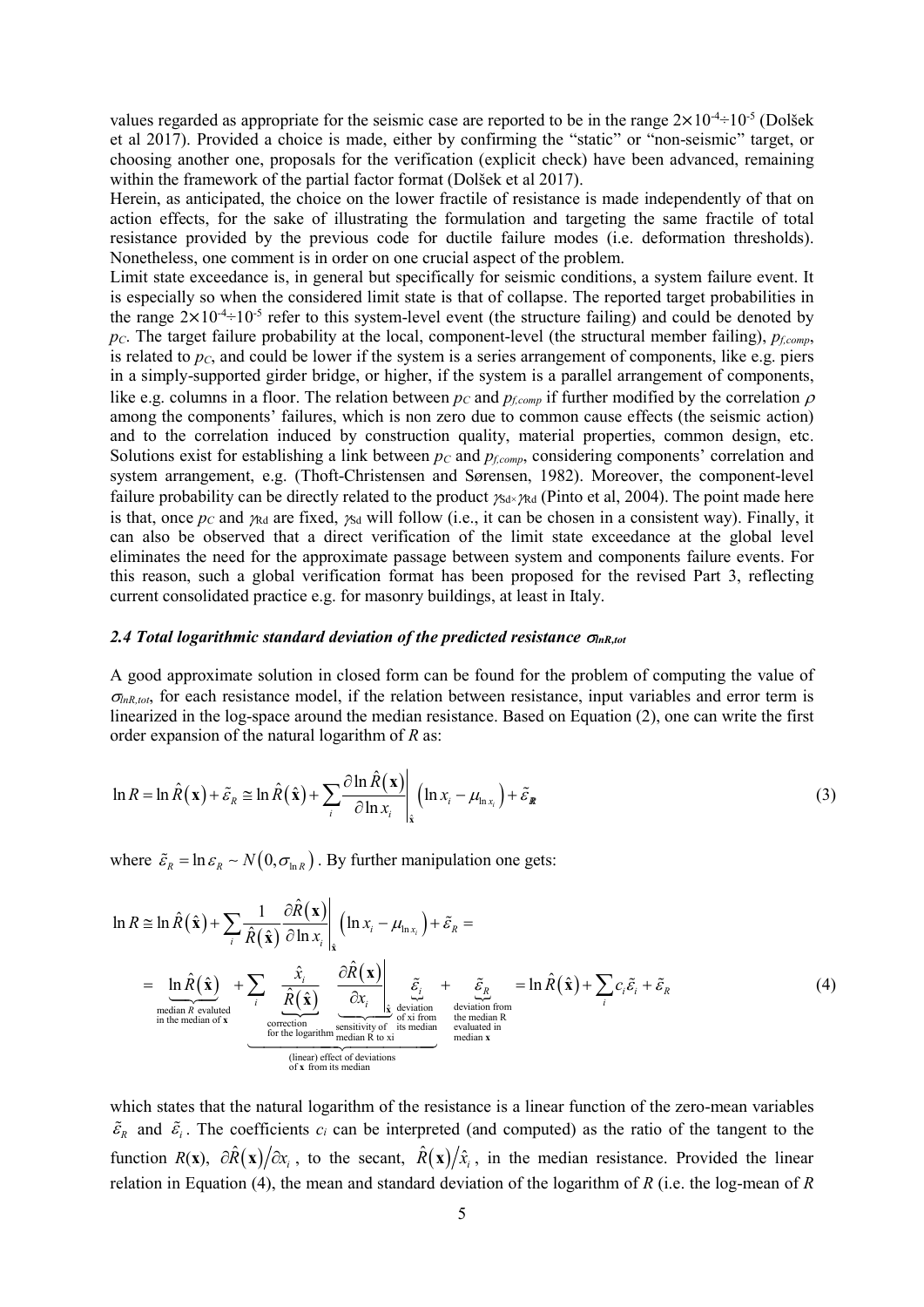and its total log-standard deviation  $\sigma_{lnR, tot}$ ) can be computed as:

and its total log-standard deviation 
$$
\sigma_{lnR,tot}
$$
 can be computed as:  
\n
$$
\mu_{lnR} = E[ln R] = ln \hat{R}(\hat{x})
$$
\n(5)  
\n
$$
\sigma_{lnR,tot} = \sqrt{\sigma_{lnR}^2 + \sum_i c_i^2 \sigma_{lnR}^2}
$$
\n(6)  
\nwhere  $\sigma_{lnN}$  is the log-standard deviation of the *i*-th input variable.  
\n2.5 Link between  $\gamma_{Rd}$ , the knowledge level and the sample size of each measured property  
\nEquation (6) provides the means to link the resistance fractile used in a verification, through the partial  
\nfactor in (2), with the actual knowledge of the input variables and the uncertainty introduced by the  
\nmodel error. Equation (6) can be rewritten as:  
\n
$$
\sigma_{lnR,tot,KL} = \sqrt{\sigma_{lnR}^2 + \sum_i c_i^2 (CF_i \hat{s}_{lnXi})^2}
$$
\n(7)  
\nwhere the actual log-standard deviation of the *i*-th input variable,  $\sigma_{lnXi}$ , is replaced by its median  
\nestimate based on a limited sample size,  $\hat{s}_{lnXi}$ , amplified by a confidence factor *CF<sub>i</sub>*. While the name

where  $\sigma_{lnXi}$  is the log-standard deviation of the *i*-th input variable.

# 2.5 Link between  $\gamma_{Rd}$ , the knowledge level and the sample size of each measured property

Equation (6) provides the means to link the resistance fractile used in a verification, through the partial factor in (2), with the actual knowledge of the input variables and the uncertainty introduced by the model error. Equation (6) can be rewritten as:

$$
\sigma_{\ln R, tot, KL} = \sqrt{\sigma_{\ln R}^2 + \sum_i c_i^2 \left( C F_i \hat{S}_{\ln X_i} \right)^2}
$$
\n(7)

where the actual log-standard deviation of the *i*-th input variable,  $\sigma_{lnX_i}$ , is replaced by its median estimate based on a limited sample size,  $\hat{s}_{\ln X_i}$ , amplified by a confidence factor  $CF_i$ . While the name and symbol is the same as in current Part 3, the CF is here redefined as the ratio between a desired fractile of the empirical distribution of  $s_{lnXi}$  and its median. In principle, in each single assessment case, a value for  $s_{lnX_i}$ , to be used in (7) in place of  $CF_i \hat{s}_{ln X_i}$ , could be estimated based on a sample of property values  $\{x_{i1}, x_{i2}, ..., x_{in}\}$ . The problem is that, consistently with the need for conservatism in verification with the partial factor format, only cases where the sample  $\{x_{i1}, x_{i2}, ..., x_{in}\}$  leads to an estimate  $s_{\ln X_i} > \hat{s}_{\ln X_i}$  are of interest, but, by definition, there is a 50% probability of underestimation of the actual log-standard deviation  $\sigma_{lnXi}$  of  $X_i$  (to which the median  $\hat{s}_{\ln Xi}$  converges with increasing sample size, being  $\hat{s}_{\ln X_i}$  an unbiased estimator). That is to say, when performing material tests or geometric surveys, it may and indeed it happens that, with limited sample sizes, samples show less variability than the real one, resulting in unconservative values for  $\gamma_{\text{Rd}}$ . Test values are thus better used to establish median values for the properties, while predefined  $CF_i \hat{s}_{\text{in } X_i}$  value for each property are tied to sample size. The resulting actual value of CF is a function of KL (i.e. sample size) and of the desired fractile of  $s_{lnXi}$  (the latter being one choice in the calibration procedure).

Numerical simulation has been used to establish the empirical distribution of  $s_{lnX_i}$ , as a function of the sample size, for a generic geometric variable, construction detail or material property to be investigated. Let the spatial distribution of this property over a structure of size *n* (i.e. the  $n \times 1$  vector of measurable property values, e.g. one value per member) be an instance of a random variable with mean  $\mu$  and standard deviation  $\sigma$ . The actual mean and standard deviation of the property in the structure will be  $m_n$  and  $s_n$ . A generic testing and inspection campaign will survey/measure a subvector of size  $m \le n$ , resulting in estimates  $m_m$  and  $s_m$  of the parameters. Focusing on standard deviations,  $s_n$  is the actual one for the structure investigated  $(\sigma_{lnXi})$ , and  $s_m$  is one value from the distribution of  $s_{lnXi}$  over all possible testing campaigns of size m.

Figure 2a shows results of one simulation. Each curve corresponds to one instance of the structure, with two sizes *n* considered (100 and 40), subject to a 1000 instances of testing campaigns, with two different sizes *m* considered (10% and 30% of positions surveyed). The plotted quantity is the ratio of  $s_m$  to  $s_n$ , and the plots show the estimator is unbiased. What is of interest is the spread of the values, which coincides with that of  $s_m$  and is obviously larger for smaller values of  $m/n$ .

By repeating the simulation for increasing values of the structure size  $n$  (between 10 and 100, representative, e.g. of a small one by one bay, two floor building and of a larger 3 by 4 bays, 3 floors building, respectively), one can plot values of the ratio  $m/n$ , or percentage of members to be investigated to obtain a target ratio CF of  $s_m/s_n$ , ranging for instance between 2,0 and 1,33. The result is shown in Figure 2(b). These curves can be fitted with an analytical expression to finally yield an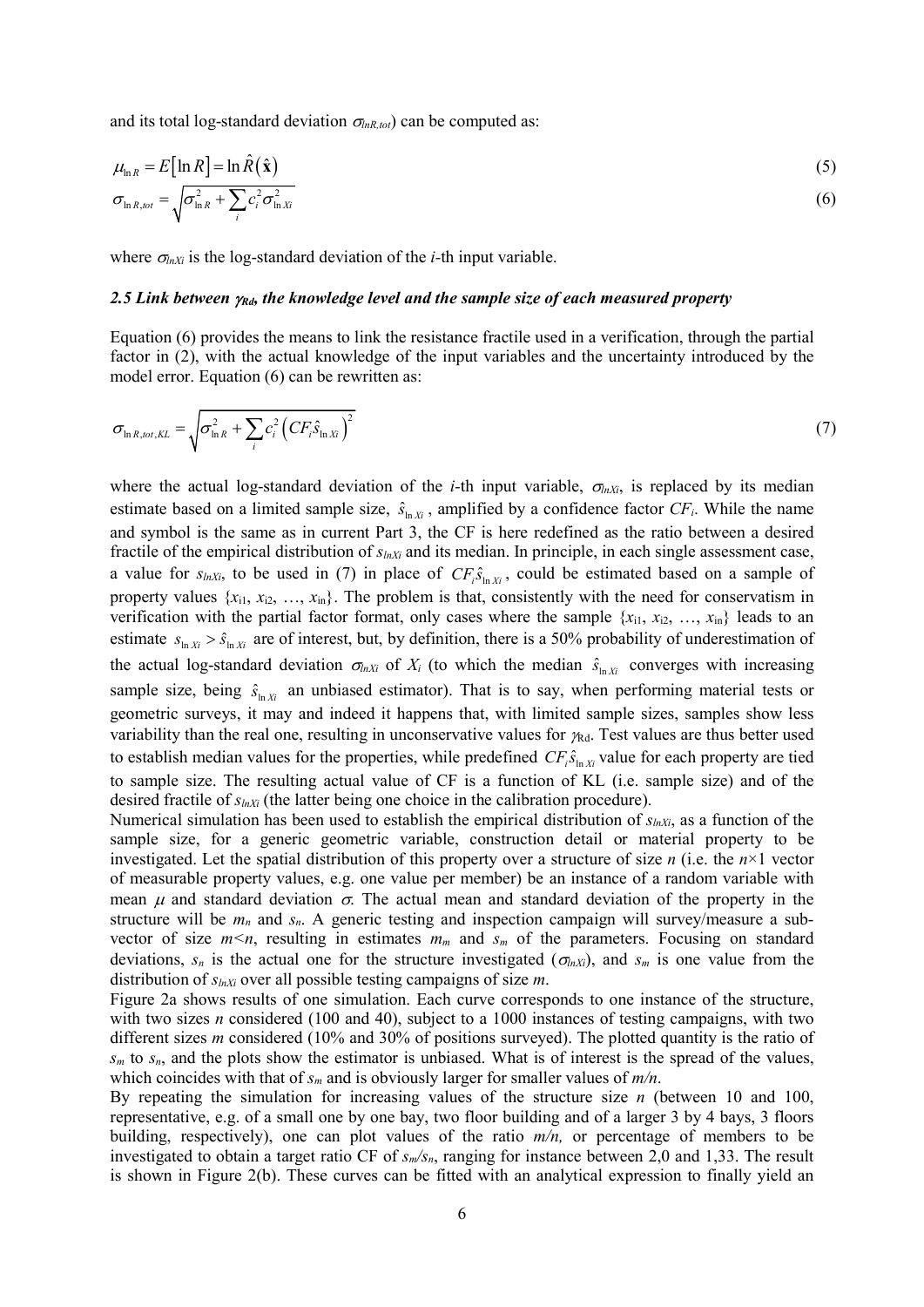equation that, as a function of the desired CF, larger for lower confidence or KL, provide the number of tests/measurement as a function of structure size:

$$
p = p_1 n^c \le 100 \tag{8}
$$

The three pairs of values for the constant term  $p_1$  and the (negative) slope c in Figure 1b can be attributed to a minimum, average and high knowledge level (this is actually the denomination of KLs in the current draft of the revised Part 3). Such a rational link between the number of measurements, the structure size, the resulting uncertainty of estimation and, ultimately, through Equations (7) and (2), the resistance value to be used in verifications, is missing in the current version of Part 3 (CEN, 2005). In particular, a similar relationship, with tests increasing less than linearly in number with the structure size, should be applied also to destructive testing methods.

Finally, results refer to a simulation with  $\mu = 1.0$  and  $\sigma = 0.10$ , but a parametric study shows that they are not sensitive to the underlying distribution, confirming that such simulation can be used to establish a link between a fractile of  $s_m = s_{lnX_i}$  independently of the nature of the variable.



Figure 2. (a) Empirical distribution of the ratio of the standard deviation  $s_m$  of a sample of size m to the standard deviation  $s_n$  evaluated with  $m \le n$  values measured from the sample; (b) Percentage of measures (ratio  $m/n$ ) as a function of structure size (number of values  $m$ ) for a set of CF values. The actual values used in the code are in a more intuitive progression (second approximate expression in b).

#### 2.6 Summary and discussion of partial factor model and difference with current practice

The previous sections have introduced an analytical expression, equation (2), that, under the mild assumption of lognormality for the predicted resistance, provides the value of the partial factor  $\gamma_{Rd}$  that gives any given fractile dividing the predicted median. The expression for  $\gamma_{Rd}$  requires knowledge of the total variability of the predicted resistance, which is a function of the variability of the input variables to the resistance model and of the model error term. An analytical expression for this total variability, equation (6), is determined based on linearization in log-space around the median. Equation (6) is then modified into equation (7), which allows for imperfect knowledge of the input variables. The achieved level of knowledge is linked to the number of measures on one side, and to the estimated  $s_{lnXi}$  on the other.

Based on the above one possibility is to provide equations (2) and (7) and let the code user evaluate the partial factor for each verification. This option, though more transparent, is certainly against ease of use. The alternative is to provide directly values of  $\gamma_{\text{Rd}}$ , tabulated for combinations of KLG, KLD and KLM, and for each and every capacity formula in the code. The only difficulty in the associated calibration work, described in the next section, is to cover a sufficiently wide range of input parameter combinations for each formula, so as to provide  $\gamma_{rd}$  values that are applicable in all cases of practical interest.

The above framework is formally compatible with the Eurocodes, since in Eurocode 0 (CEN, 2002),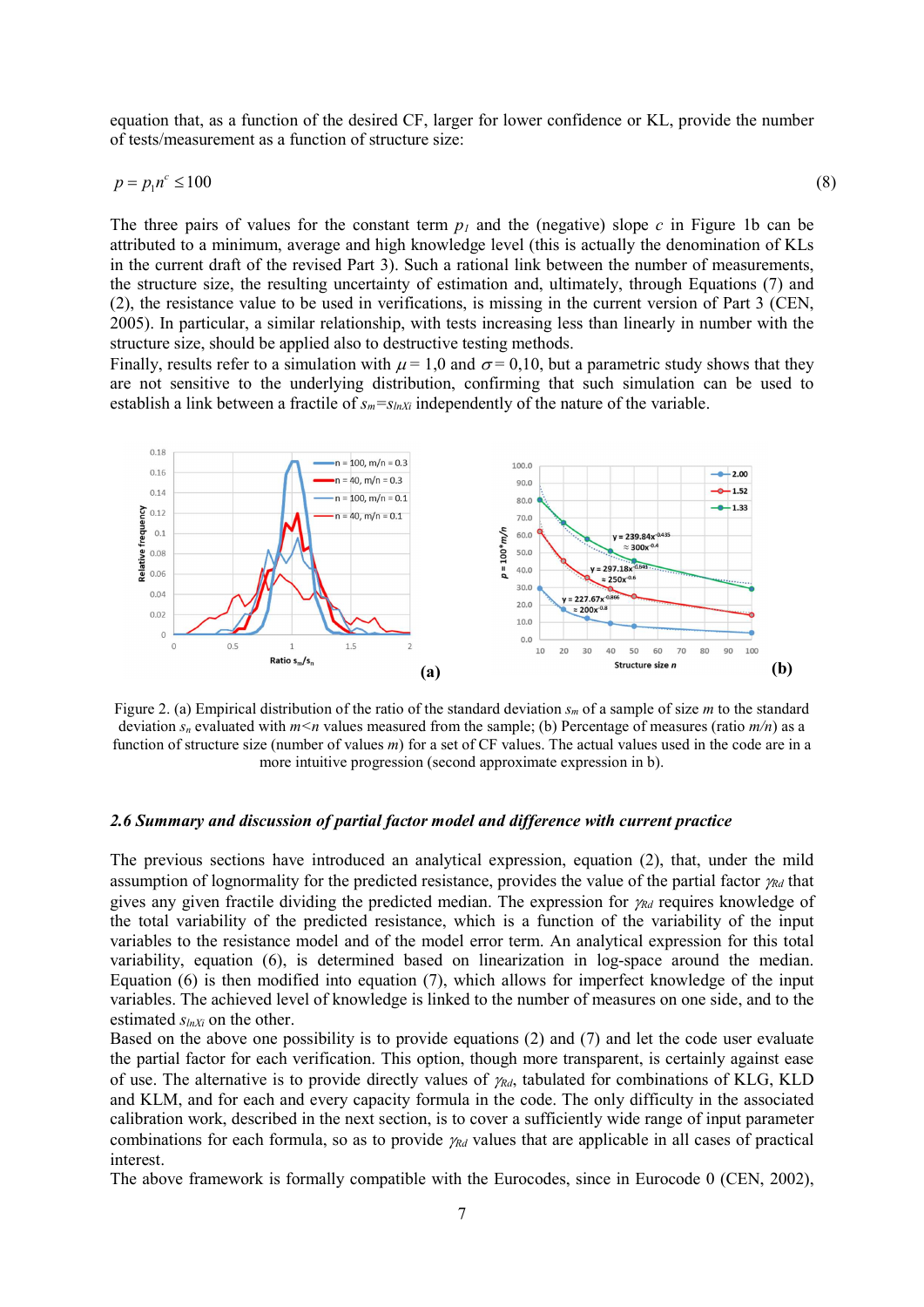the following expression for the design value of resistance  $R_d$  is introduced (equation 6.6 in the code):

the following expression for the design value of resistance 
$$
R_d
$$
 is introduced (equation 6.6 in the code):  
\n
$$
R_d = \frac{1}{\gamma_{Rd}} R\{X_{d,i}; a_d\} = \frac{1}{\gamma_{Rd}} R\{\eta_i \frac{X_{k,i}}{\gamma_{m,i}}; a_d\} \qquad i \ge 1
$$
\n(9)  
\nwhere the  $\gamma_{Rd}$  is a "a partial factor covering uncertainty in the resistance model, plus geometric deviations if these are not modelled explicitly", and  $X_{d,i}$  is the design values of the i-th material

where the  $\gamma_{Rd}$  is a "a partial factor covering uncertainty in the resistance model, plus geometric deviations if these are not modelled explicitly", and  $X_{d,i}$  is the design values of the i-th material property, obtained dividing the characteristic value  $X_k$  by the corresponding material partial factor  $\gamma_m$ (the other quantities appearing in (9) are the design value of geometrical data  $a_d$  and a conversion factor  $\eta_i$  accounting for things such as moisture effects, volume and scale effects, etc). The above format is almost never used and usually it is replaced by:

$$
R_d = R \left\{ \eta_i \frac{X_{k,i}}{\gamma_{M,i}}; a_d \right\} \qquad i \ge 1
$$
\n
$$
(10)
$$

where  $\gamma_{M,i} = \gamma_{m,i} \gamma_{Rd}$ . Either (9) or (10) do not provide a consistent fractile of resistance across different models. Actually, the fractile of resistance obtained is unknown and can only be determined a posteriori. The new format, embraces and actually widens the definition of  $\gamma_{Rd}$ , to include in it not only "uncertainty in the resistance model, plus geometric deviations" but also uncertainty in the material properties and construction details.

$$
R_d = R\{X_{50\%i}; a_{50\%}\}/\gamma_{Rd} \qquad i \ge 1
$$
\n(11)

The choice of computing the design value as a chosen, controlled fractile of resistance, starting from the median, is convenient because recent models are formulated to provide the median, and because usually resistance values correspond to force or deformation ordinates of the constitutive relation of members. With the proposed format resistance is computed only once (the median) for both response analysis (values that go into the model) and verifications (values that are divided by  $\gamma_{Rd}$ ).

### 2.7 Mean or median

One last important aspect needs to be commented before illustrating an example of calibration. In the previous text the central value of resistance, as well as of input variables to resistance models, has been described through the median. While median and mean coincide for symmetric distributions, and in particular for the Gaussian one, they don't for non-symmetric ones. The «mean» is ubiquitously used in the code because the expected value (mean) of a function (the response) of Gaussian variables (the material properties, the system, etc) is the function computed in the mean of these variables, and properties have traditionally been modeled as Gaussian. Material properties, geometric dimensions, etc, but also spectral accelerations and other intensity measures, or vertical loads, are indeed positive definite, non-symmetric quantities and the Gaussian model is conceptually flawed. Most, if not all, these properties can be modelled as lognormal (i.e. they pass the hypothesis rejection test). Interestingly enough, the expected value of a function of lognormal variables is well approximated by the function computed in the median of the variables. That is to say, it would be time to move from the mean to the median also in the code, e.g. prescribing that analysis be performed with the median, rather than the mean model, and so on. In any case, for practical purposes, since the two asymptotically coincide for small values of the dispersion:

$$
\mu_X = \exp\left(\mu_{\ln X} + 0.5\sigma_{\ln X}^2\right) = x_{50\%} \exp\left(0.5\sigma_{\ln X}^2\right) \to \lim_{\sigma_{\ln X} \to 0} \mu_X = x_{50\%}
$$
\n(12)

for many variables mean and median can be almost used interchangeably.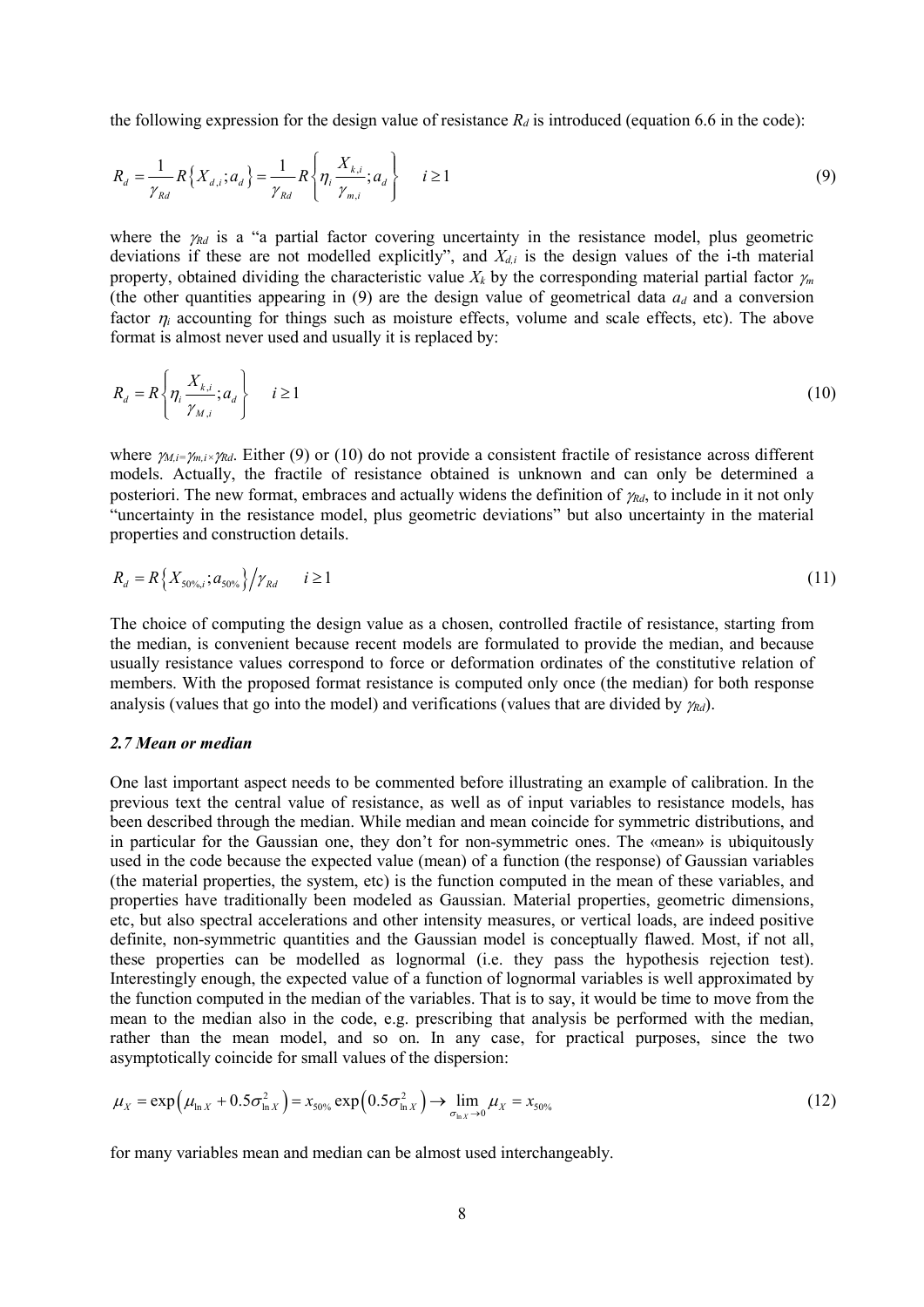### 3. CALIBRATION EXAMPLE

This section illustrates the calibration of the  $\gamma_{rd}$  factor for the case of shear resistance of RC members. Shear resistance is given by the model:

3. CALIBRATION EXAMPLE  
\nThis section illustrates the calibration of the 
$$
\gamma_{Rd}
$$
 factor for the case of shear resistance of RC members.  
\nShear resistance is given by the model:  
\n
$$
\hat{V}_R(\mathbf{x}) = \frac{h - x}{2L_V} \min(N; 0, 55A_c f_c) + [1 - 0, 55 \min(5; \mu_A^{pl})] \times
$$
\n
$$
\times \left[ 0, 16 \max(0, 5; 100 \rho_{tot}) \left( 1 - 0, 16 \min\left(5; \frac{L_V}{h}\right) \right) \sqrt{f_c} A_c + V_w \right] = V_N + c \left( \mu_A^{pl} \right) \left( V_c + V_w \right)
$$
\n(13)  
\ncharacterized by a model error term with  $\sigma_{lnR} = 0, 25$ . The input variables collected on vector **x** are the  
\nsteel and concrete strength,  $f_y$  and  $f_c$ , the section height and web width *h* and  $b_w$ , the shear span  $L_V$ , the  
\nshear an information of the system, but entering into the total contribution  $V$ .) the normalized

characterized by a model error term with  $\sigma_{lnR} = 0.25$ . The input variables collected on vector **x** are the steel and concrete strength,  $f_y$  and  $f_c$ , the section height and web width h and  $b_w$ , the shear span  $L_V$ , the shear reinforcement ratio  $\rho_w$  (not shown but entering into the steel contribution  $V_w$ ), the normalized axial force v. All input variables are modelled as lognormal, with medians varying across a space of 3888 combinations and constant dispersions. In particular, in order to provide tabulated values of  $\gamma_{Rd}$ dependent only on the (KLG, KLD, KLM) combination, but not on the particular member considered (i.e. the value of x), the following values (i.e. their resulting 3888 combinations) have been considered to span a reasonable range of application for existing RC buildings:

- 1. Steel yield strength  $f_v$ : 250 MPa, 350 MPa and 450 MPa. Dispersion  $\sigma_{lnX_i} = 0,10$ . Affected by KLM
- 2. Concrete strength  $f_y$ : 15 MPa, 30 MPa and 45 MPa. Dispersion  $\sigma_{lnX_i} = 0.15$ . KLM.
- 3. Section height h: 0,3 m, 0,5 m, 0,7 m and 1,0 m. Dispersion  $\sigma_{nX_i} = 0.05$ . KLG.
- 4. Web width  $b_w$ : 0,3 m, 0,4 m and 0,5 m. Dispersion  $\sigma_{lnXi} = 0.05$ . KLG.
- 5. Shear span  $L_V$ : 1,2 m, 1,5 m and 1,8 m. Dispersion  $\sigma_{lnX_i} = 0.20$ . KLG.
- 6. Shear reinforcement ratio  $\rho_w$ : 0,001, 0,002 and 0,003. Dispersion  $\sigma_{nX_i} = 0.20$ . KLD.
- 7. Axial force ratio v: 0,05, 0,20, 0,40 and 0,50. Dispersion  $\sigma_{lnX_i} = 0,10$ . KLG.

The next step is to choose values for the confidence factors and a target resistance fractile. Even though this example shows calibration only for the shear resistance, this operation has been performed also with reference to other resistances, like chord rotation thresholds. In order to arrive at consistent safety across multiple verifications, the choice was made to target for all resistances the 16% fractile, corresponding to a value of  $\kappa = -1$ , which was found to be the fractile of total resistance provided by the procedure in the previous code, for the deformation threshold  $\theta_{\mu}$ . Similarly, the same CF values for the same KL were also adopted across all resistance models, and, since as shown in Section 2.5, the link between CF and the sample size does not depend on the nature of the investigated quantity, the same CF were adopted for G, D and M variables. In particular, the values chosen are 2,0, 1,5 and 1,3, for knowledge level (on G, D or M) equal to 1, 2 and 3, respectively (see Figure 2b).

A number of resistance values are then computed for each of the 3888 cases. The first ones are the resistances according to the current code (CEN, 2005), denoted with  $R_{KL}$  to underline the use of a single knowledge level and computed for each of the three levels, and employing the partial factors on the material properties  $\gamma_c$  and  $\gamma_s$ , as well as the additional factors CF and  $\gamma_{el}$ . The second is the median resistance  $\hat{R}$ . The third is the resistance computed according to the new proposal, using for each of the 3888 cases the associated  $\gamma_{\alpha d}$ , computed in the particular value of x according to Equations (2) and (7), and denoted  $R_{ijk}$ , where the subscripts range from 1 to 3 and indicate the KLG, KLD and KLM, respectively. Finally, the fourth is the resistance computed according to the new proposal, dividing the median one by  $\gamma_{Rd}$ , but using for the latter the average value (for each KLG, KLD and KLM combination) over the 3888 cases. This last value is denoted by  $\tilde{R}_{ijk}$ .

Comparison between current code values and the new proposal can be carried out only on the "diagonal cases", i.e. those cases where knowledge in the three categories has reached the same level (KLG=KLD=KLM). Figure 3 shows scatter plots of  $R_{iii}$  versus  $R_{KLi}$ , on the left, and  $\tilde{R}_{iii}$  versus  $R_{KLi}$ , on the right. The plots show how, for this resistance model, the proposed format and associated choices (values of CF and  $\kappa$ ) lead to a higher resistance than the current code. The plots also show that the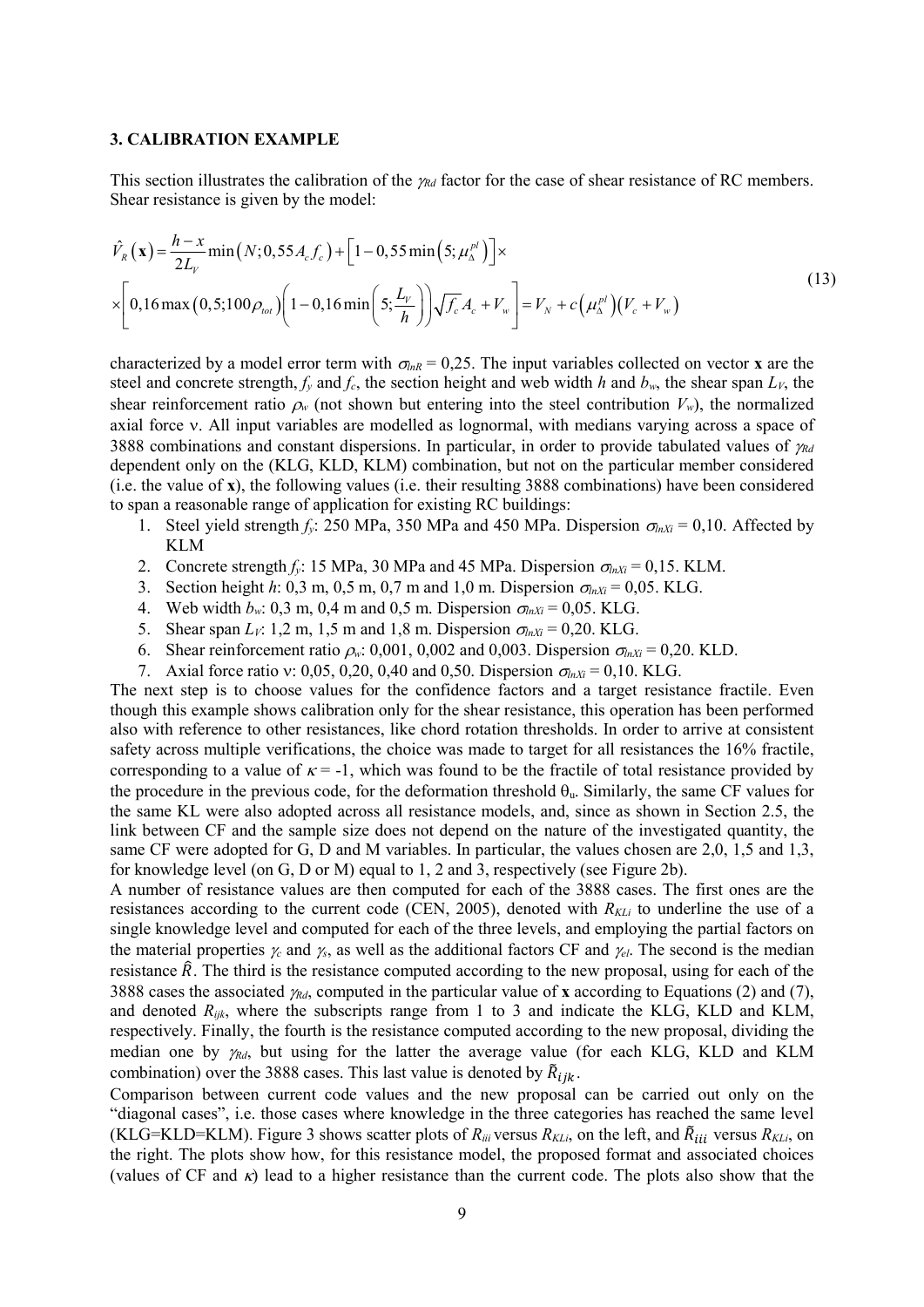approximation of using a mean value for  $\gamma_{Rd}$  over a large number of different members leads basically to the same results. Indeed, the  $\gamma_{Rd}$  values over the 3888 cases show very limited variability, with coefficient of variation that ranges, depending on the  $ijk$  combination, between 2% and 6%, with an average of 4%.



Figure 3. Shear resistance of RC members, diagonal cases, i=j=k: (a) New capacity with "exact" case-dependent  $\gamma_{\text{Rd}}$ , R<sub>ijk</sub>, vs former capacity R<sub>KLi</sub>; (b) New approximate capacity (average  $\gamma_{\text{Rd}}$ ) vs former capacity.

The (average)  $\gamma_{Rd}$  values for the 3×3×3=27 combinations of KL's are reported in Table 1, where the values corresponding to diagonal cases are underlined. These can be compared with the average values of the ratio of the design resistance according to the current Part 3, to the median resistance, as done in Table 2.

| KLG |              |      |  |  |                                           |               |             |
|-----|--------------|------|--|--|-------------------------------------------|---------------|-------------|
| KLD |              |      |  |  |                                           | 2 3 1 2 3 1 2 |             |
| KLM |              |      |  |  | $1,64$ 1,62 1,61 1,56 1,53 1,53 1,53 1,51 |               | 1,50        |
|     | $\mathbf{2}$ | 1,61 |  |  | 1,59 1,58 1,52 1,50 1,49 1,49 1,47        |               | 1,46        |
|     | $\mathbf{3}$ | 1,60 |  |  | 1,58 1,57 1,51 1,49 1,48 1,48 1,46        |               | <u>1,45</u> |

Table 1. Shear resistance of RC members, values of  $\gamma_{Rd}$  for the 27 combinations of KLG, KLD and KLM.

Table 2. Shear resistance of RC members, values of  $\gamma_{Rd}$  for the 27 combinations of KLG, KLD and KLM.

| <b>Mean of:</b>                       | $i=i=k=1$ | $i=j=k=2$ | $i=i=k=3$ |  |  |
|---------------------------------------|-----------|-----------|-----------|--|--|
| $\gamma_{Rd} = R_{iii}/\widehat{R}$   | 1,64      | 1,50      | 1,45      |  |  |
| $\gamma_{eq,KL} = R_{KL}/\widehat{R}$ | 2,63      | 2.36      | 99ء       |  |  |

As expected the equivalent values are larger than the proposed ones, consistently with the scatter plots in Figure 3 showing a systematically lower capacity predicted by the current code. The comparison allows to appreciate the combined effect of the CF,  $\gamma_c$ ,  $\gamma_s$  and  $\gamma_{el}$ , which amounts to reductions of resistance to about 50% (1/1.99) to 38% (1/2.63) of the median value. The latter values seem low and this observation is in line with the widespread feeling the current code procedure results in too penalizing values for the shear resistance. This is confirmed by the observation of Figure 4, analogous to Figure 3, but referring to another resistance model, i.e. the ultimate deformation capacity expressed in terms of chord rotation  $\theta_u$ . These plots, whose derivation is not shown here, have been determined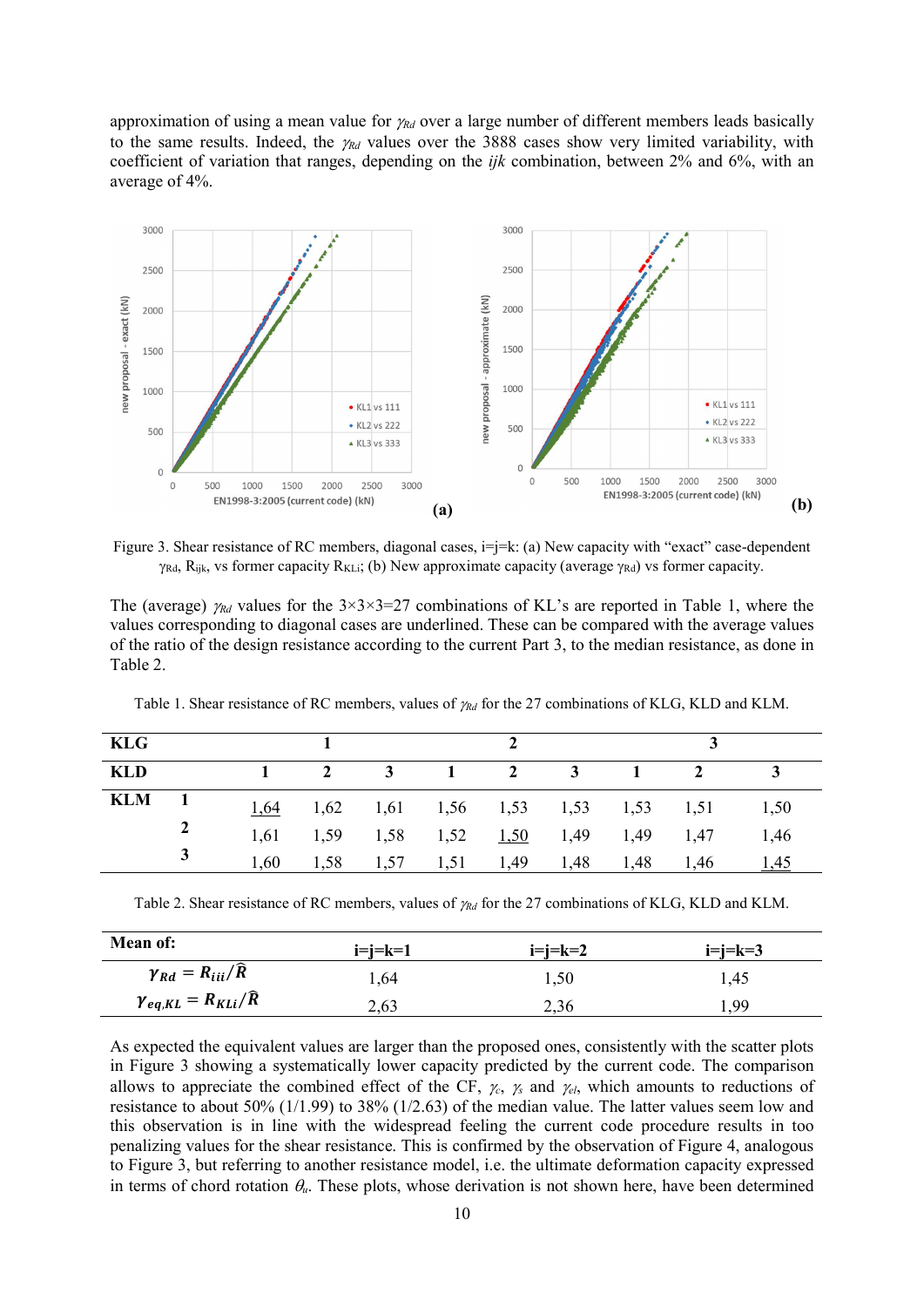by assigning a model error term with  $\sigma_{lnR} = 0.35$  (Biskinis and Fardis, 2010), using a total number of input parameters combinations equal to 52488, and keeping, as already said, the same values of CF and  $\kappa$  employed for the shear resistance. As it can be seen from these plots, in this case the dots distribute around to one to one line (again with quite limited dispersion). This means that the new proposal and the current code yield the same level of protection, i.e. they produce estimates of resistance that correspond to the same fractile from the predicted resistance distribution. Indeed, the average values of  $\gamma_{Rd}$  and of  $\gamma_{eq,KL}$ compare very well in this case (from 1,5 to 1,7).



Figure 4. Ultimate chord rotation of RC members, diagonal cases,  $i=$ j=k: (a) New capacity with "exact" casedependent  $\gamma_{Rd}$ , R<sub>ijk</sub>, vs former capacity R<sub>KLi</sub>; (b) New approximate capacity (average  $\gamma_{Rd}$ ) vs former capacity.

These results illustrate how the current code procedure results in uncontrolled and non-uniform fractiles of the corresponding resistance distributions for each resistance model. The new format achieves on the other hand this homogeneity, and, if the current level of protection against the ductile flexural failure (fractile of  $\theta_u$ ) is considered acceptable, it results in less onerous estimates of shear resistance with respect to the current code, the latter often regarded as being overly conservative.

## 4. CONCLUSIONS

This paper discusses some aspects of the safety verifications in the current Part 3 of Eurocode 8, devoted to seismic assessment and retrofit of existing structures, and makes a proposal for modification. The core of the proposal is a new general model for the evaluation of a single resistance partial factor capable of accounting for the specific resistance model error, as well as for the uncertainty, inherent and associated to statistical estimation with limited sample size, of all the input variables to the model, describing geometry, construction details and material properties. One major aspect of the proposed formulation is that the knowledge level achieved in any single variable is explicitly linked with the number of measurements of the variable, as a proportion of the maximum number of measurements for the variable (number of locations, or structure size), i.e. to the effort of the testing/inspection campaign.

The problem of linking the margin taken on the resistance side at the local, member-level, with the margin taken on the action effect side, with the aim of ensuring explicit target global (structure-level) safety levels is also mentioned.

The calibration example shows that it is possible to simplify the format and provide easy-to-use tabulated values for the resistance partial factor for each formula in the code. Comparison with current code resistance values also provide some insights on the current code, which is shown to yield to nonuniform level of protection over the different resistance models.

The formulation has a rational basis, it is easy to use and does not imply an increase in the required safety, and hence cost. With appropriate choices for the uncertainty associated with each input